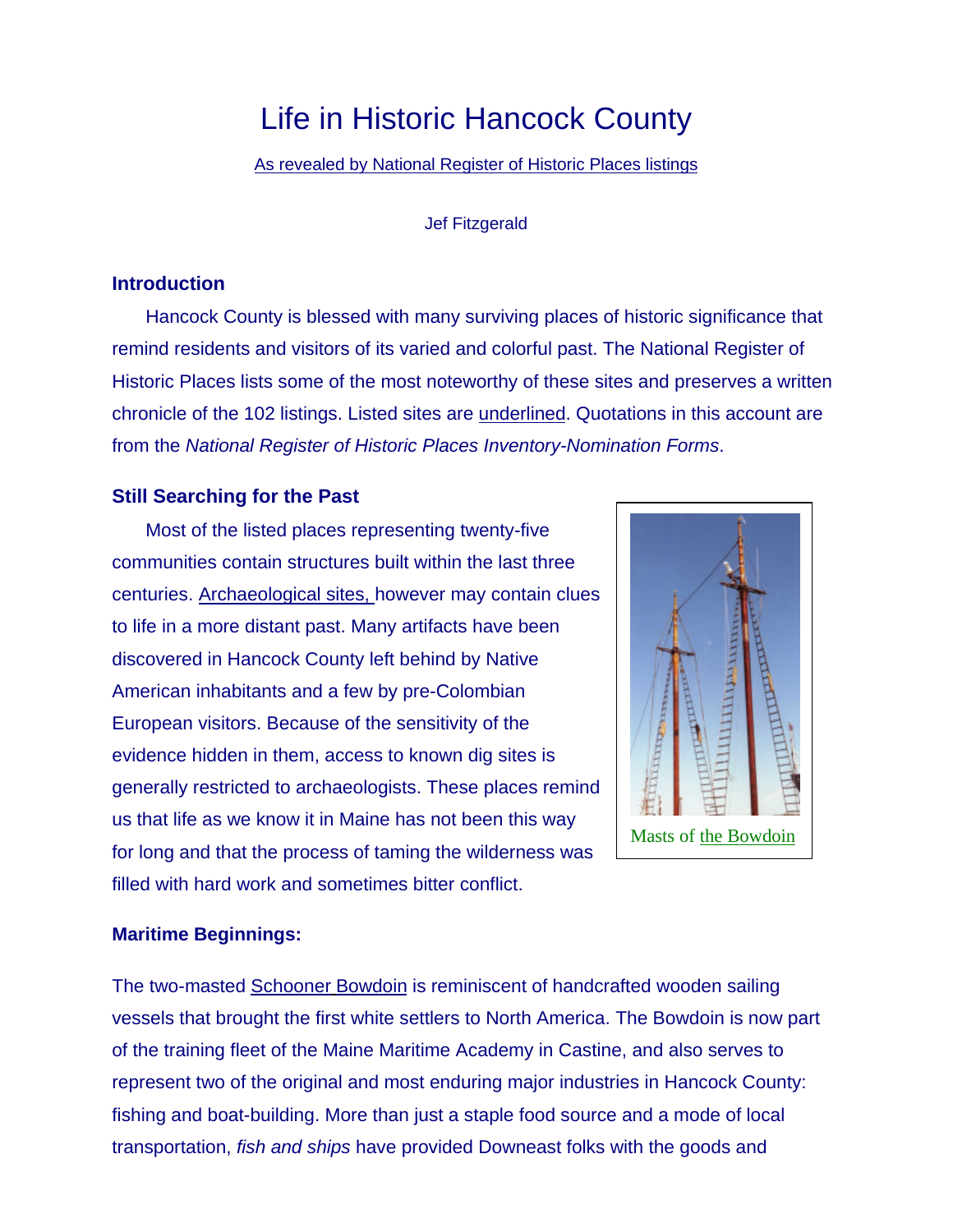conveyance necessary to engage in trade around the world. Sea captains brought back wealth in the form of necessary goods, as well as technological advances, exotic treasures and a taste for foreign fashions sometimes seen in the design of their homes.



Another quintessential element of navigation

found in Castine is the Lighthouse at Dyce's Head. This stone-tower beacon and ten other historic lights, provided an indispensable service to the seamen who plied the waters of Hancock County. The families who lived at, and tended the lighthouses, the



original light sources and the bells have mostly been replaced by automation, but the structures endure, still serving their intended purposes.

While not as impressive as Fort Knox, across the Penobscot from Bucksport in Waldo County, Fort George in Castine provided the protection that the coastal colonists, traders and vested interests needed through several wars. It now stands as a reminder of

the worst naval defeat ever suffered by the United States (at the hands of the British), but also the eventual victories that allowed Americans to lastingly rule these shores. **Community**

The Castine Historic District on Dyer Neck in Penobscot Bay and the Off-Neck Historic District of Castine comprise the oldest and most complete historical community of any of the registered places in Hancock County. Castine's storied past is inscribed in the way it stands today, an entire village with picturesque outlying farms, splendid homes,



businesses, schools, churches, docks, stores, public buildings and structures for its defense. Its written history characterizes the struggles our forebears endured to gain a foothold in the New World: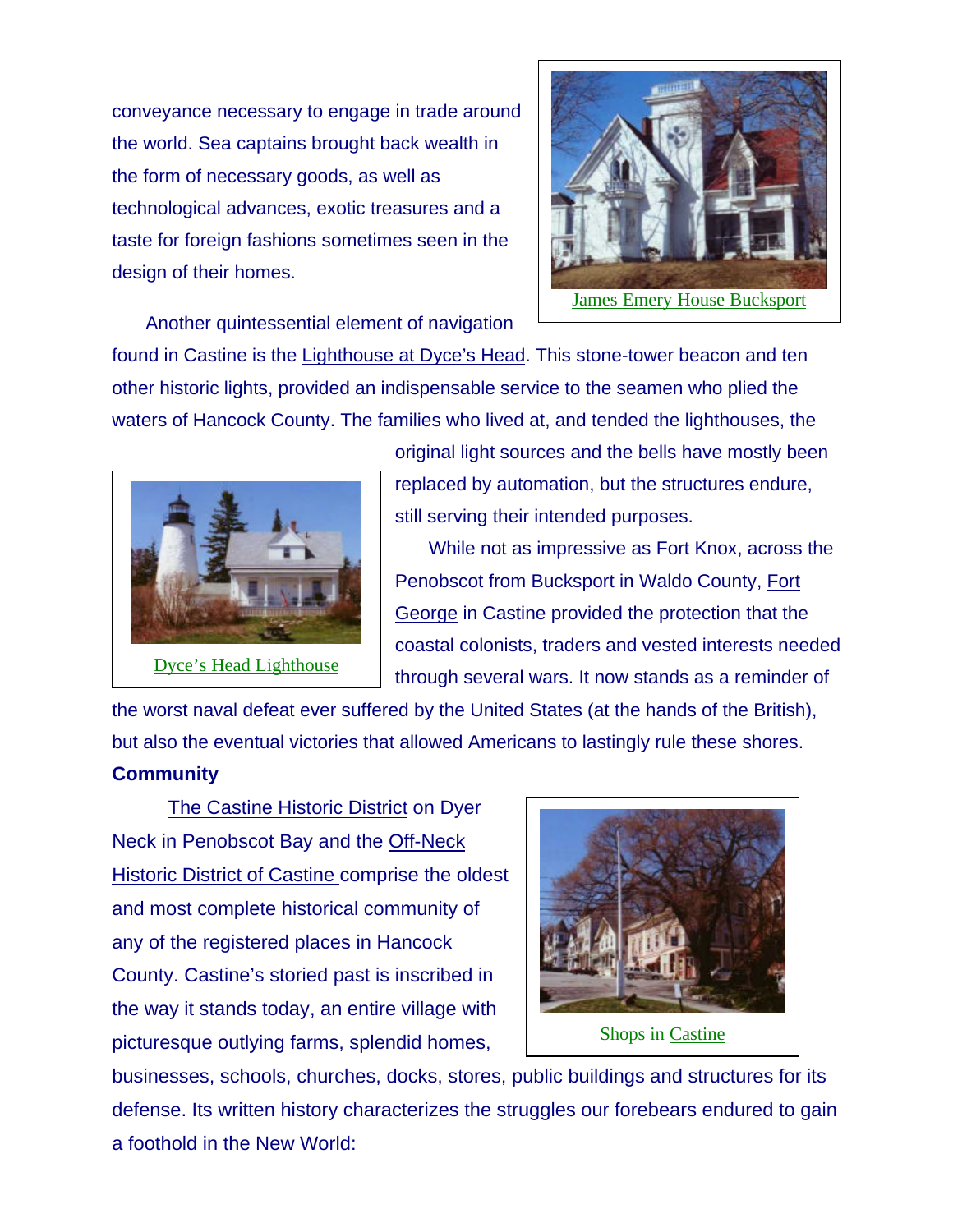"Castine was in the early 17th century a small, fortified trading post called Pentagoet. It was selected, as early as 1630, for this purpose by the Plymouth Company. Over the next forty years, it passed back and forth between the French and the English and in 1674 it was even captured by the Dutch and held for two years…

…In 1759, Governor Pownall wrote of an abandoned French settlement called Pentagoet which had once been a pleasant habitation. In 1760, Pentagoet was resettled but this time by men of English descent… On June 17, 1779, four British ships carrying seven hundred troops from Halifax arrived at Castine. Their purpose was to establish an outpost on what was to be the western boundary of New Ireland, which was to be a haven for Loyalists following the war.

…The town remained in British hands until the conclusion of peace. The British came again in 1814 and repaired the fort that they had originally built. They, at one time during the occupation, had four thousand troops in Castine. They also occupied Fort Madison, largest of the Castine batteries which had been built by the United States in 1811. No attempt was made to dislodge the British from Castine where they remained-until 1815, and they hardly disrupted the prosperity of the small community. Fort George was never garrisoned again but Fort Madison was reconstructed and garrisoned during the Civil War by U.S. troops.

Castine was set off from the town of Penobscot and incorporated in the year 1796.



Penobscot had been the county seat, but because the county buildings were in the village of Castine, she became the county seat at her incorporation as a separate town. Castine remained the county seat until 1838 when the courts were moved to Ellsworth.

During the period following the war of 1812, Castine was one of the wealthiest towns of its size in New England. It is during this period that many of the fine buildings and residences were constructed. Castine was at this time a

large fishing and shipping port, and during this period she prospered economically and her population grew. During the mid-nineteenth century with the advent of better land transport and better roads Castine began to feel the economic pinch. Because of her geographical position, Castine was left outside the mainstream of commercial expansion. The commercial importance of Castine ended with the death of the sailing ship.

This did not, however, mean the death of Castine. Since the year 1867, there has always been in the town of Castine an Educational Institution. The Eastern State Normal School was founded that year and continued until 1942 when the Maine Maritime Academy took over its facilities. The schools of Castine have been a stabilizing factor, and unlike so many of the small towns in Maine that have died when their economic base had gone, Castine remains as a flourishing community.

The very fact that this late 18th - early 19th century village exists today is precisely because Castine is off the beaten track. Castine has been saved and preserved, and we, the citizens of the twentieth century, are fortunate that such an important and significant part of our history physically exists on the coast of Maine.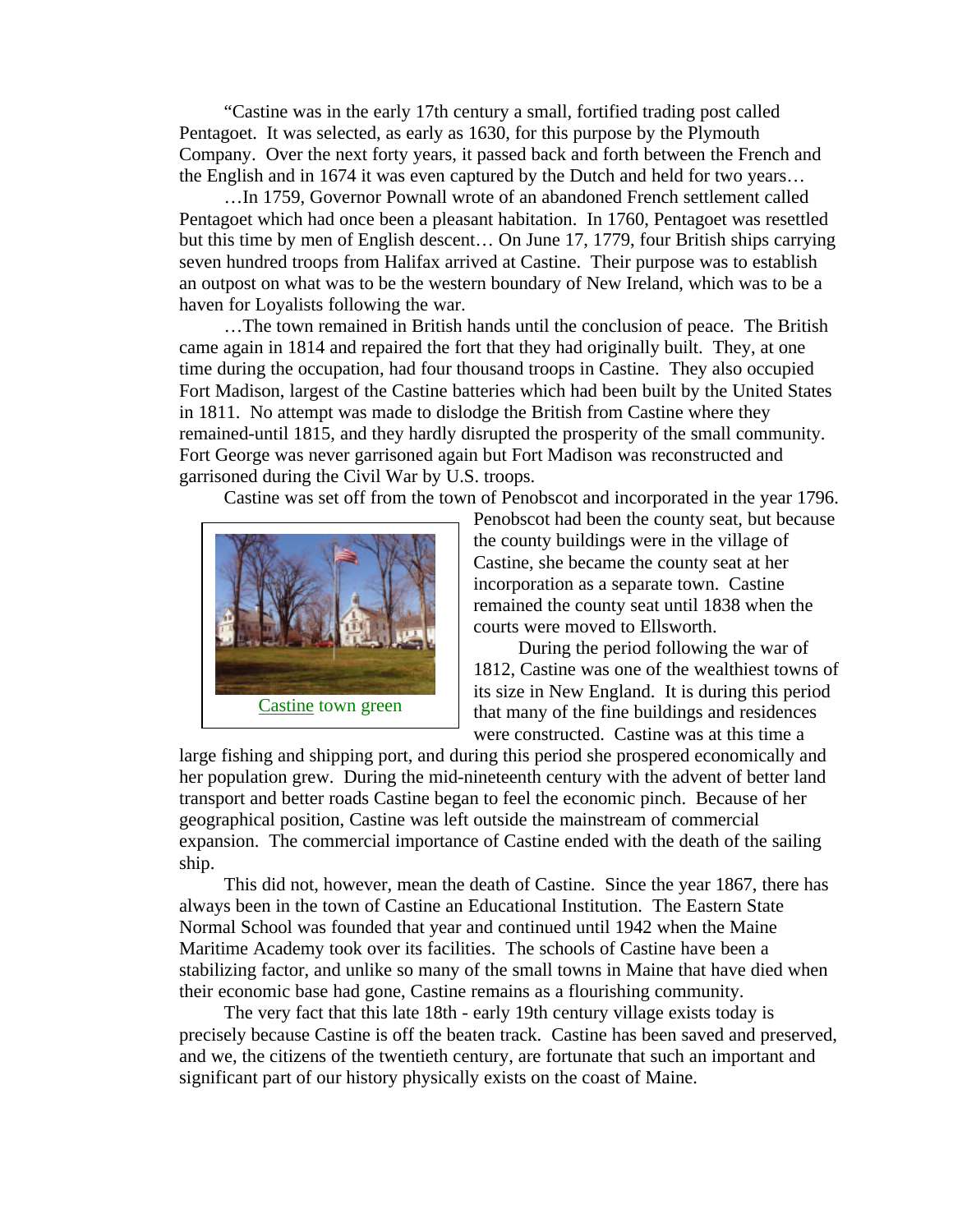The Castine Historic District is justifiable on its history alone. Indeed it is one of the most historic villages on the coast of New England. Castine merits National Register recognition from another perspective as well; for although there are no great mansions in Castine, the sum total of its parts add up to an almost undisturbed 18th and 19th century environment. From the environmental and aesthetic perspective, Castine has few rivals. In addition to its



aesthetic and historical integrity, the peninsula benefits from being almost surrounded by the Atlantic Ocean."

As the application text from 1973 states, Castine endured the early years of turmoil and has continued to prosper, albeit in different ways. The charm, tranquility and closeness of the community attract residents and visitors from around the world.

## **Livelihood**

Making a living in Hancock County has never been easy for most of its inhabitants. Even in their zenith, fishing and trade were demanding and dangerous



to style.

pursuits. Though farming the thin, rocky soil has never been as financially rewarding as cultivating the ground further west, numerous examples of subsistence and market farms remain as a testament to Yankee ingenuity, thrift and hard work. The architecture of some farms even demonstrates a surprisingly high level of prosperity and attention

The attached "big house, little house, backhouse, barn" motif is evident throughout Hancock County and dominant in places. Brooklin is the home of dozens of connected farm structures in a wide array of shapes and styles. Visitors may wonder about the origin of this pattern, because it never became popular beyond northern New England. Though no one can be sure of individual motives, connected buildings seem to have appealed to pragmatic Maine farmers as a "modern" style that offered the advantages of efficiency and protection from inclement weather. The threat of a devastating fire, the demise of New England farming and perhaps internal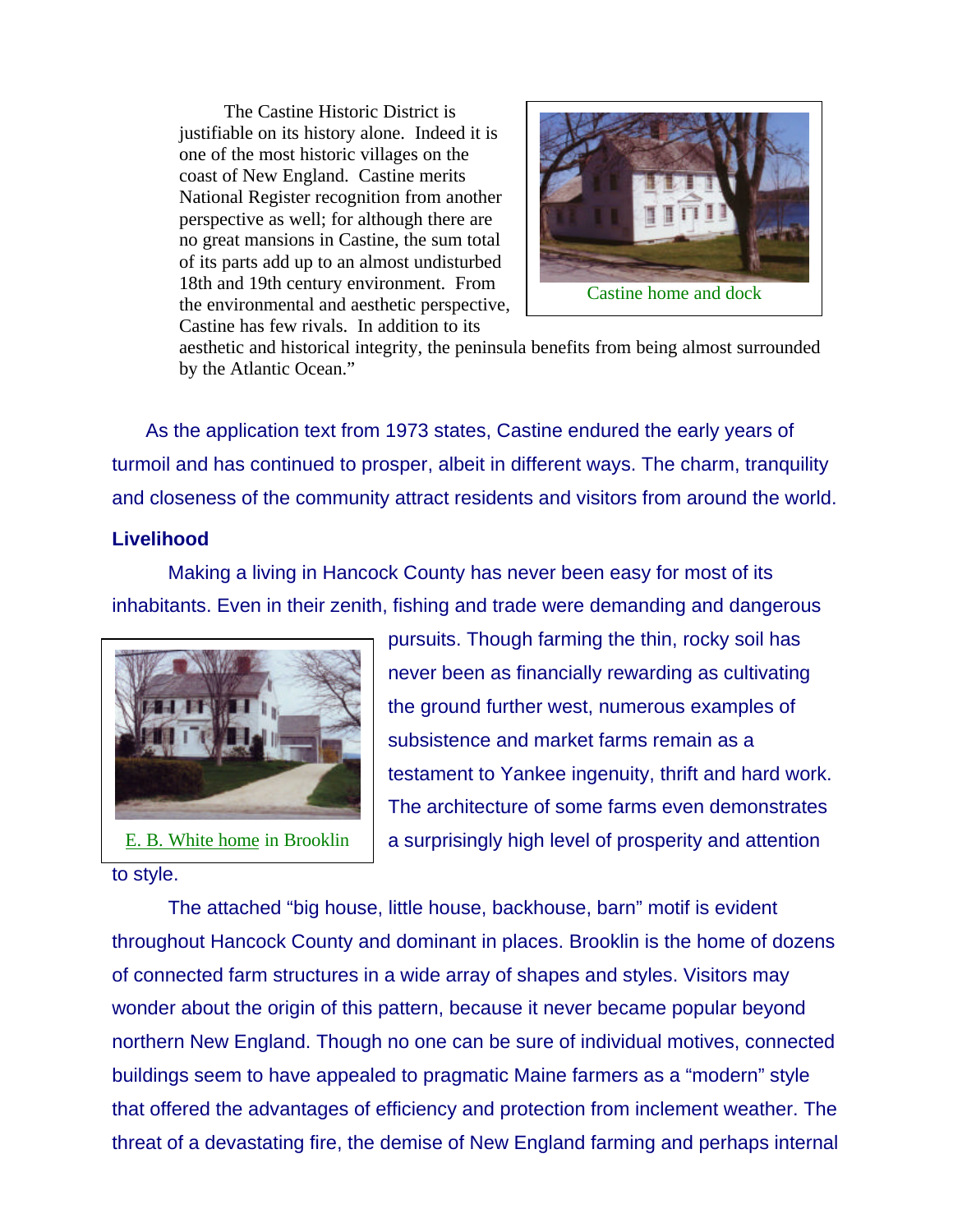



Swan's Island "connected trailer"

plumbing and other innovations seem to have ended the proliferation of these sprawling wooden bastions. The "Back to the Landers" of the 1960's and 70's gave many old farms new life, while others built their own vernacular architecture. This new generation of subsistence farmers often shared the affinity of their predecessors for "occupational

plurality", doing many kinds of work to survive on the land.

Many of the qualities that once made

for an ideal dwelling, such as the connected outhouse and dark, damp cellar with a spring running through, have become "liabilities" now that wastewater disposal, food storage and water are supplied through modern means. The powerhouse and dam in Ellsworth symbolizes the technological progress that dramatically changed the lives of contemporary Americans.

The Ellsworth Powerhouse and Dam, located less than one mile from downtown Ellsworth, is one of the oldest "peaking" facilities in the state, and represents a unique design, for the dam itself is hollow (called an Ambursen type, after the designer). It consists of two thin steel reinforced slabs of concrete support by concrete buttresses built of fifteen foot intervals. The dam is also the highest of its type ever constructed, and the granite ledge upon which it sits insures longevity.



The engineer of the project was James T. Leonard, distinguished in his field, who worked for the Bar Harbor and Union River Power Company (acquired by Bangor Hydro-Electric in 1925). In 1928 Leonard wrote a report which contains the following vivid and colorful description:

"Owing to the natural beauty of the surroundings, the great height of the dam, and the architectural features of the power house, the Ellsworth station is undoubtedly the handsomest power station in New England. The dam and power house are located between two rugged granite bluffs rising almost perpendicularly to a height of nearly one hundred feet above the bed of the river; between these primeval ledges stretches a massive dam of concrete and steel, rising seventy-one feet above the bed rock, the highest power dam in New England. The power house is located at the foot of the bluff on the westerly side of the river, and is a handsome building constructed of concrete block, with large circular topped windows nearly thirty feet high; above these windows is an ornate cornice formed of concrete, and the building is surmounted by a roof of red Spanish tiles."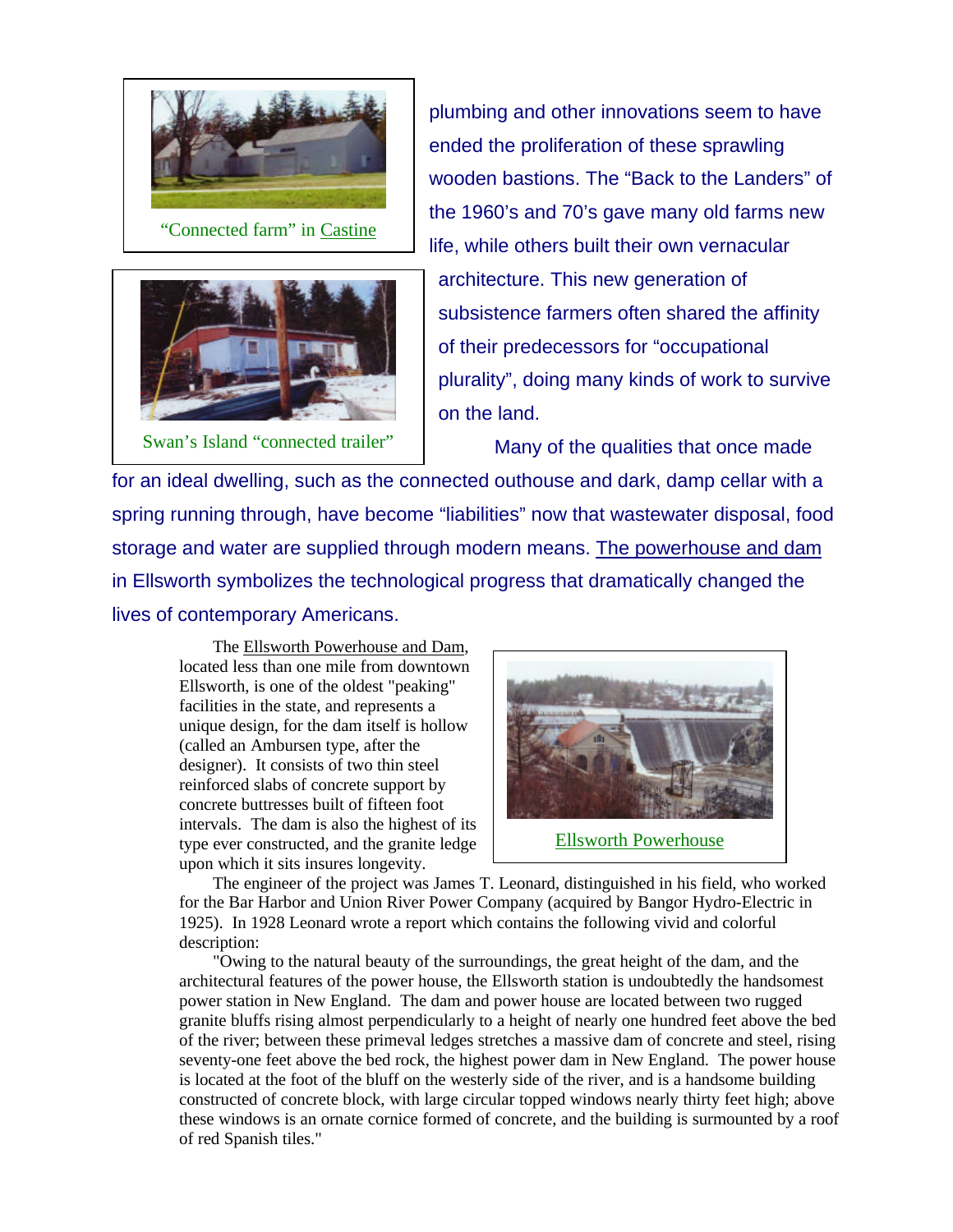Though not hospitable to farming, available transportation, waterpower and raw materials made the Maine coast particularly well suited for traditional manufacturing as well as capitalizing on the advances of the industrial revolution. The Blue Hill Historic District, Franklin and Sullivan are good examples of communities that capitalized on nearby natural resources:

Lumbering became the first major industry following the erection of the earliest sawmill in 1765 and easy access to the sea resulted in large scale export of the product to

Boston and other ports. Shipbuilding was also an important part of the economy for almost exactly a century between 1792 and 1891. In 1790 a potash works at the town landing began production. The early 19th century saw the development of varied industry along Mill Brook



including a very early cotton mill, a carding and fulling mill, a tool shop, grist mill furniture mill and a cooperage. Granite quarrying for export began in 1816 and in 1836 eighteen large cargoes were shipped for use in construction at Charlestown Navy Yard in Massachusetts. In 1876 copper was discovered in the area and a mining boom of

significant proportions began with many companies formed and large numbers of outside workers brought in

One of two intact examples known to survive in Maine, the Robertson Quarry Galamander is a specialized granite-hauling vehicle once common in the State's numerous quarries. Although its date of construction is uncertain, vehicles like it were in use during the late nineteenth and early twentieth centuries. Rescued from the quarry in 1965 where it had been abandoned early this century, the Galamander was placed on exhibit under a shelter in the public park where it rests today… The distinguishing characteristics are their

derricks or levers which, when combined with a block and tackle, could lift large pieces of stone and transport them, underslung, between the wheels.

The Granite Store or, as it was once called, the Old Salt Store was built probably in the 1840's or 50's by John Paul Gordon of locally quarried granite. In its early years, its principle function was to supply salt for preserving the catches of Grand Banks cod fishermen. It also supplied heavy winter



clothing to protect these dorymen from the rigors of North Atlantic winters.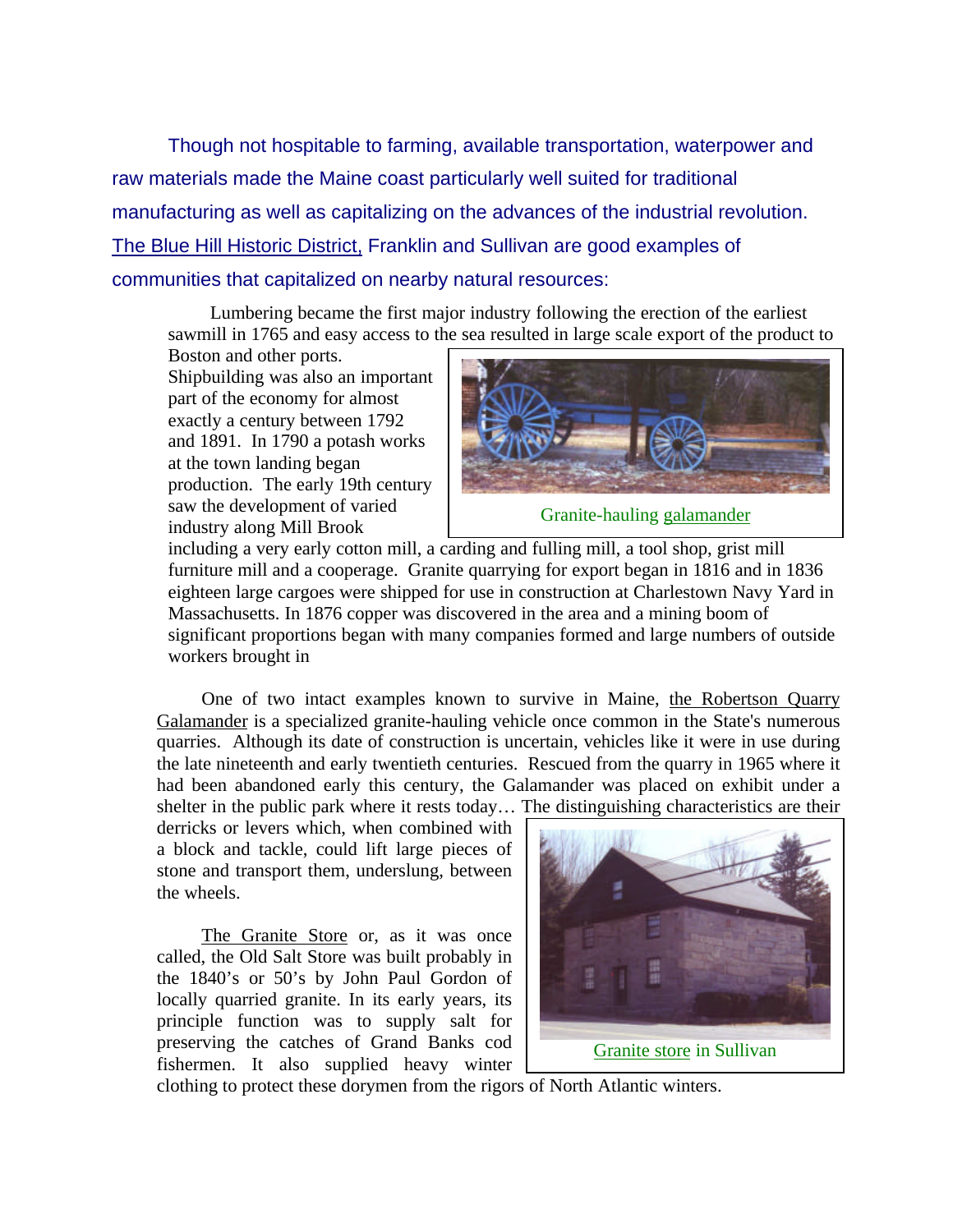## **Religion**

Early records of the town of Sedgwick (incorporated in 1789) make it clear that fostering Christian practice within its borders was a high priority. The people at town meeting raised the funds needed to build a meetinghouse and a parsonage. Tax dollars were even used to pay the local minister of the gospel. This



Sedgwick meeting house turned Town House

practice was halted in 1828, apparently because citizens disagreed on the content of what was preached by the Reverend Daniel Merrill. From that point on, ministers were supported by free-will offerings of church members instead of municipal appropriation. It seems that the "wall of separation" between church and state in the minds of the early inhabitants of Sedgwick was a personal and practical matter rather than constitutional in nature.

The meetinghouse was eventually converted to municipal use as a Town House after the larger First Baptist Church was built to accommodate the growing congregation. The seminary, convent and many prominent meeting houses listed on the National Register speak to the importance of religion in Hancock County community life.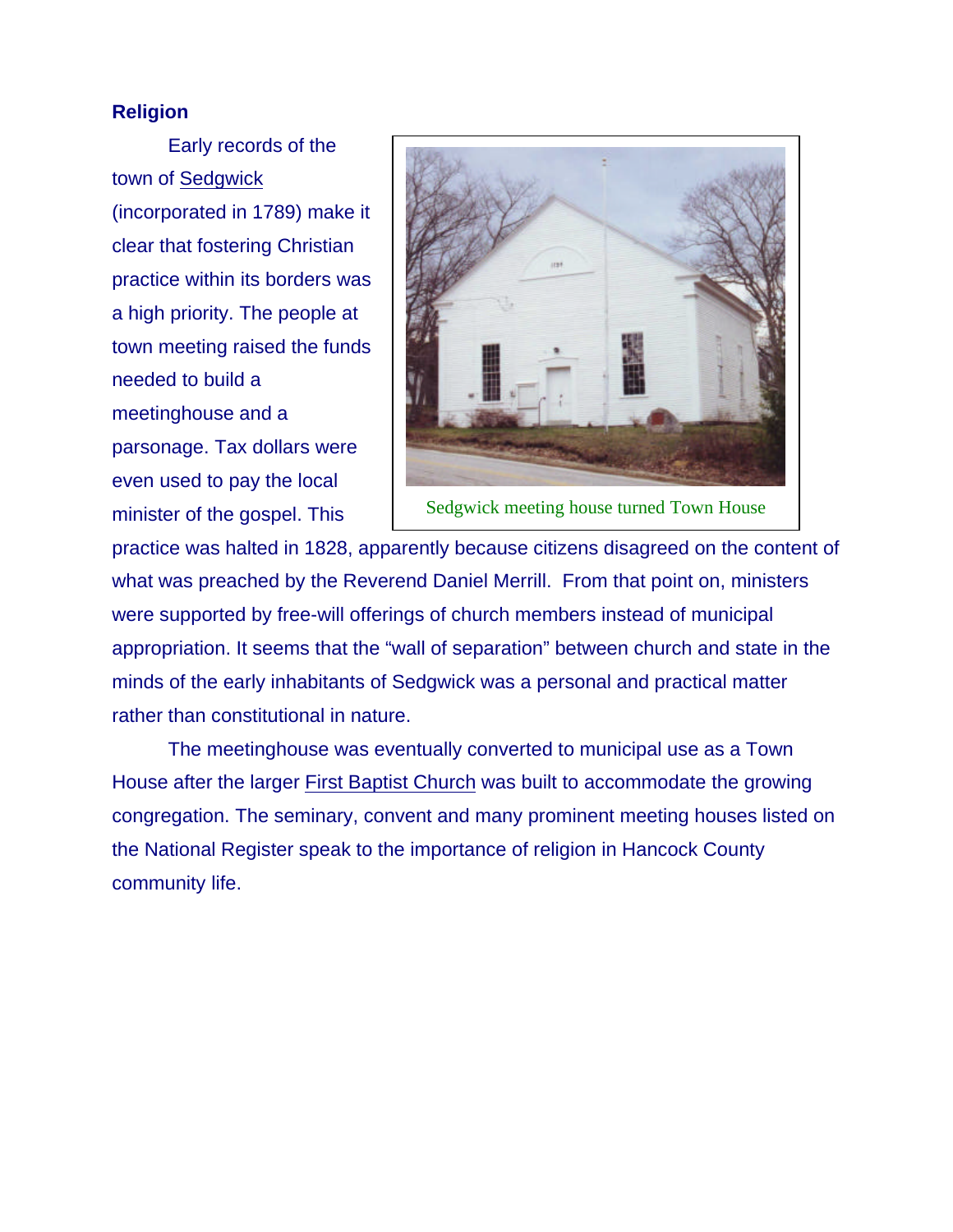## **Public Buildings and Public Works**

Though often scarce on the frontier of settlement, vital services like education, law enforcement, postal delivery, utilities and transportation infrastructure have been provided by various levels of governments. Another important feature of early towns were their schools and libraries. Many small



Bucksport Library

# schoolhouses were erected to serve the dispersed populations in rural areas.

First settled in 1808, Aurora in the census of 1820 listed only nine heads of families, yet by that year they had already erected a school. By 1825 it was attended by 35 children at a cost of \$85.00 per annum. On April 2, 1827 a legal meeting of the inhabitants of the plantation voted to build a new schoolhouse of brick, 25 feet square with seats on three sides…

The Duck Cove School represents a common theme in the educational patterns of

Maine towns; patterns which persisted in many instances well into the twentieth century. From the earliest period of schoolhouse construction, utilitarian oneroom frame (in some cases brick or rarer still, stone,) buildings were erected throughout a community's several districts to accommodate the instructional needs of children. In Bucksport this process had led by 1859, to the construction of twenty-two schoolhouses in the town's eighteen school districts (Coolidge and Mansfield,



p. 79). This number had diminished somewhat by 1881 and fallen to fifteen by the time the Subject building was erected (School Report). One factor in the decline in this number was undoubtedly the dramatic population drop which Bucksport, like most rural areas of the State, experienced during the second half of the nineteenth century. From a population of 3,381 persons in 1850, the town had lost more than 1,000 persons or about a third of its inhabitants by 1900.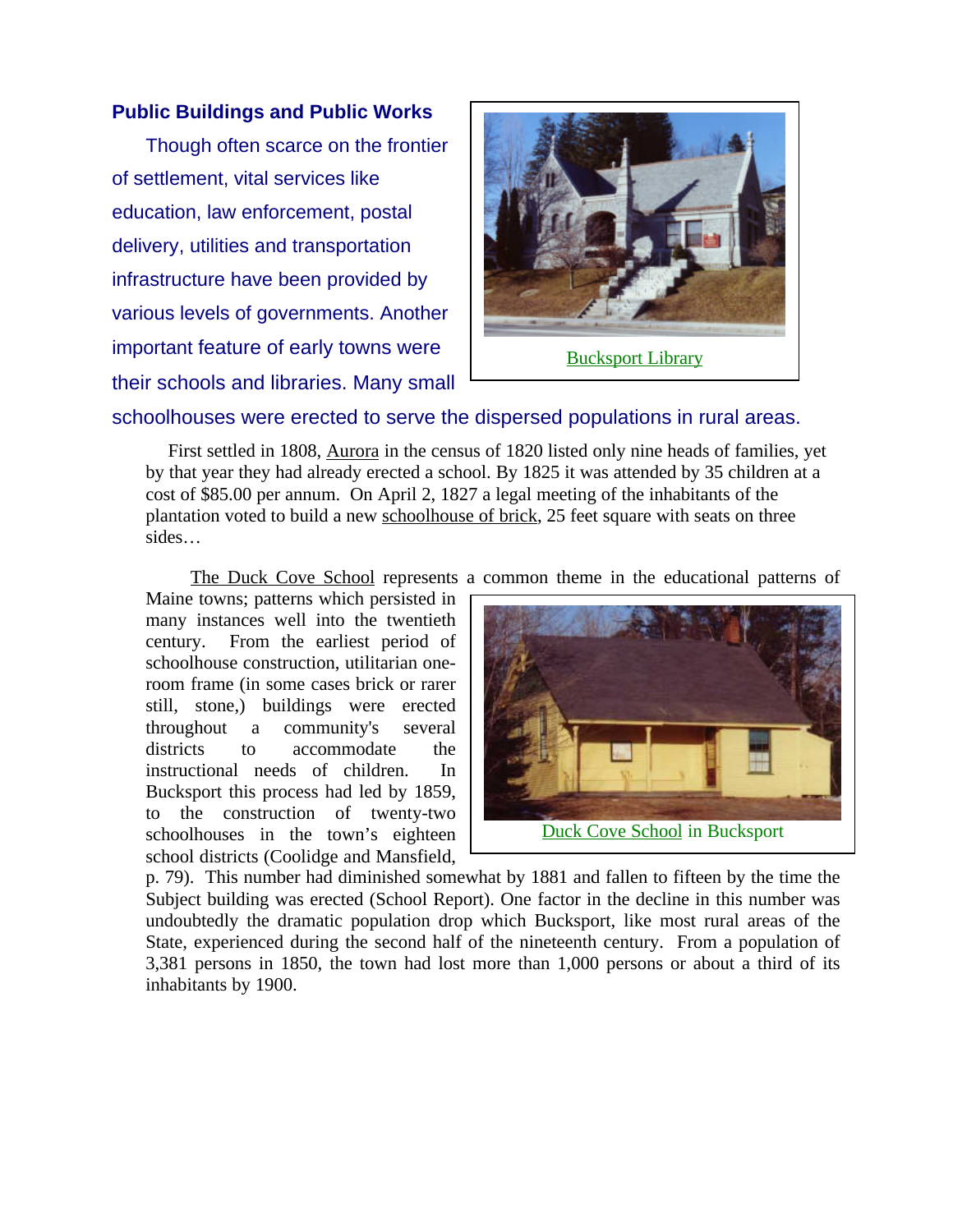Local and county governments have played Important roles in the shaping of the American landscape. Though some folks rarely visit the military outposts, town and city halls, public libraries and

schools, court houses and registries of deeds that their tax dollars construct; well-ordered facades impart a sense of gratification to the community. The architecture of such buildings usually tries to reflect the importance of their function and the stability that governments provide to society.



Ellsworth City Hall

"After much ado, Ellsworth became the county seat on February 17, 1837. On April 3, following, the town of Ellsworth held a special election to decide the question of giving the lot and townhouse to the county, and the buildings and lot were transferred to the county for (as the deed states) 'five dollars and divers other good and lawful considerations.'"

The evolution of transportation in Hancock County did much to change the lives of ordinary folks. The Ocean, rivers, streams and lakes provided the first convenient means to move along the coast and inland waterways. When crude roads were carved through the wilderness, the requirements of horse drawn vehicles shaped the landscape as farmers grew grain & hay and settlements ventured further inland.



Southwest Harbor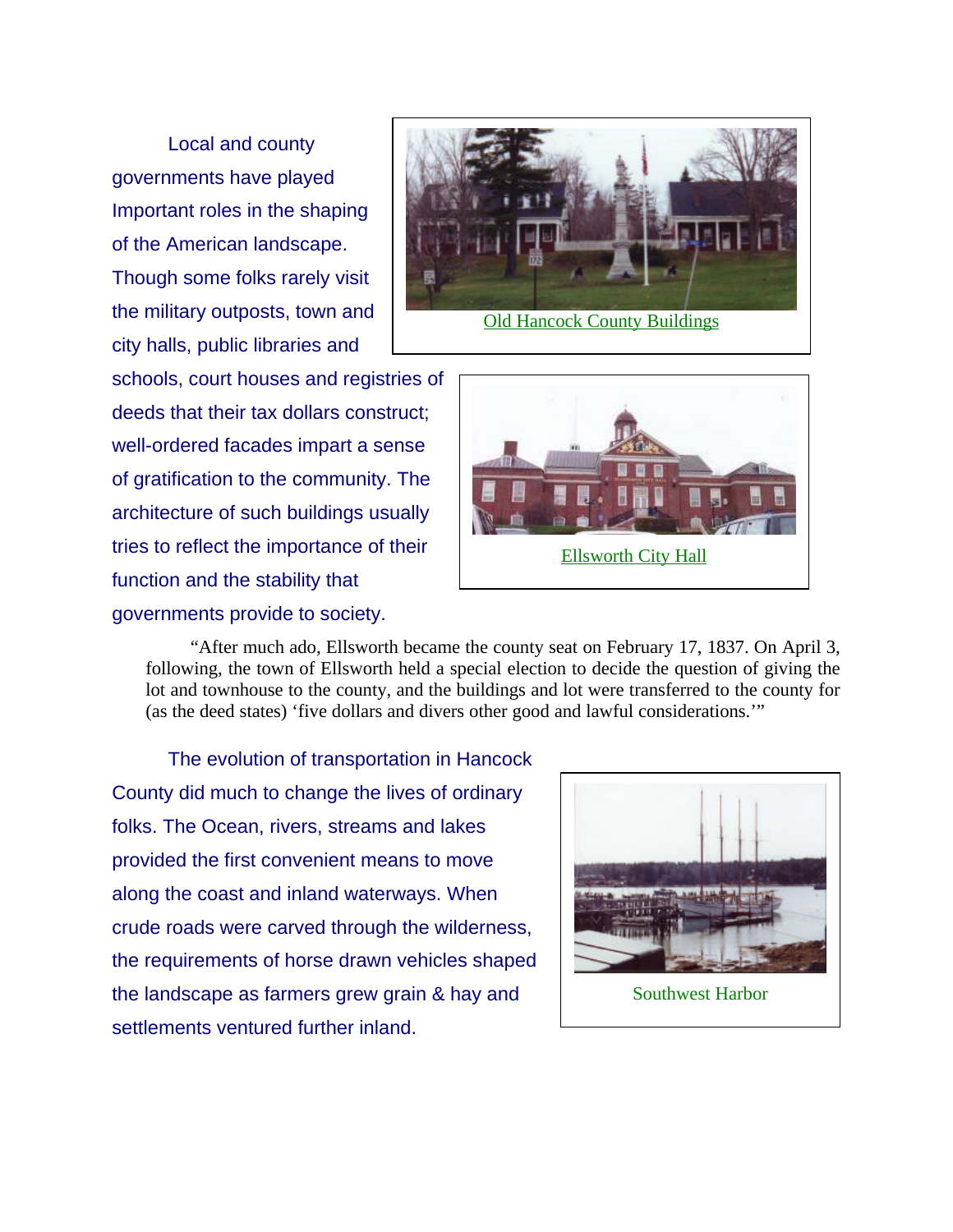

The Lucerne Inn is significant for its long history as a resting place for travelers between Bangor and Ellsworth, and also for its connection with the planned community of the 1920's, Lucerne-in-Maine. Construction of the first building was completed c.1815; it has been remodeled many times since, the most recently in the late 1920's, at which time it was also moved about 100 yards to the east.

Freight and passenger railroad service increased mobility and commerce. Heavy industries, like paper making in Bucksport benefit greatly because of inexpensive freight hauling afforded by railroads.



The Jed Prouty Inn in Bucksport accommodated stagecoach travelers.

This building is a survival of the typical

small town railway stations which sprang up in the latter third of the nineteenth century as railroad development mushroomed to include more and more relatively small community with subordinate branches. The earliest rail lines in Maine connected only the larger towns on the coastal route from Boston to New Brunswick and Nova Scotia. By the 1870's, however, more and more smaller towns which, like Bucksport, were centers of maritime activity were tied into the main routes.

In 1851 the Northeast American and European Railway Company was chartered

and put forward the grand scheme of shortening the sea voyage from New York to Europe by transporting passengers by rail from that city to the port of Canso in Nova Scotia for their ocean departure This would render the crossing about 1000 miles shorter. While this plan never received popular acceptance, the company did lay many miles of track and was responsible for the line running from Bangor to Bucksport.

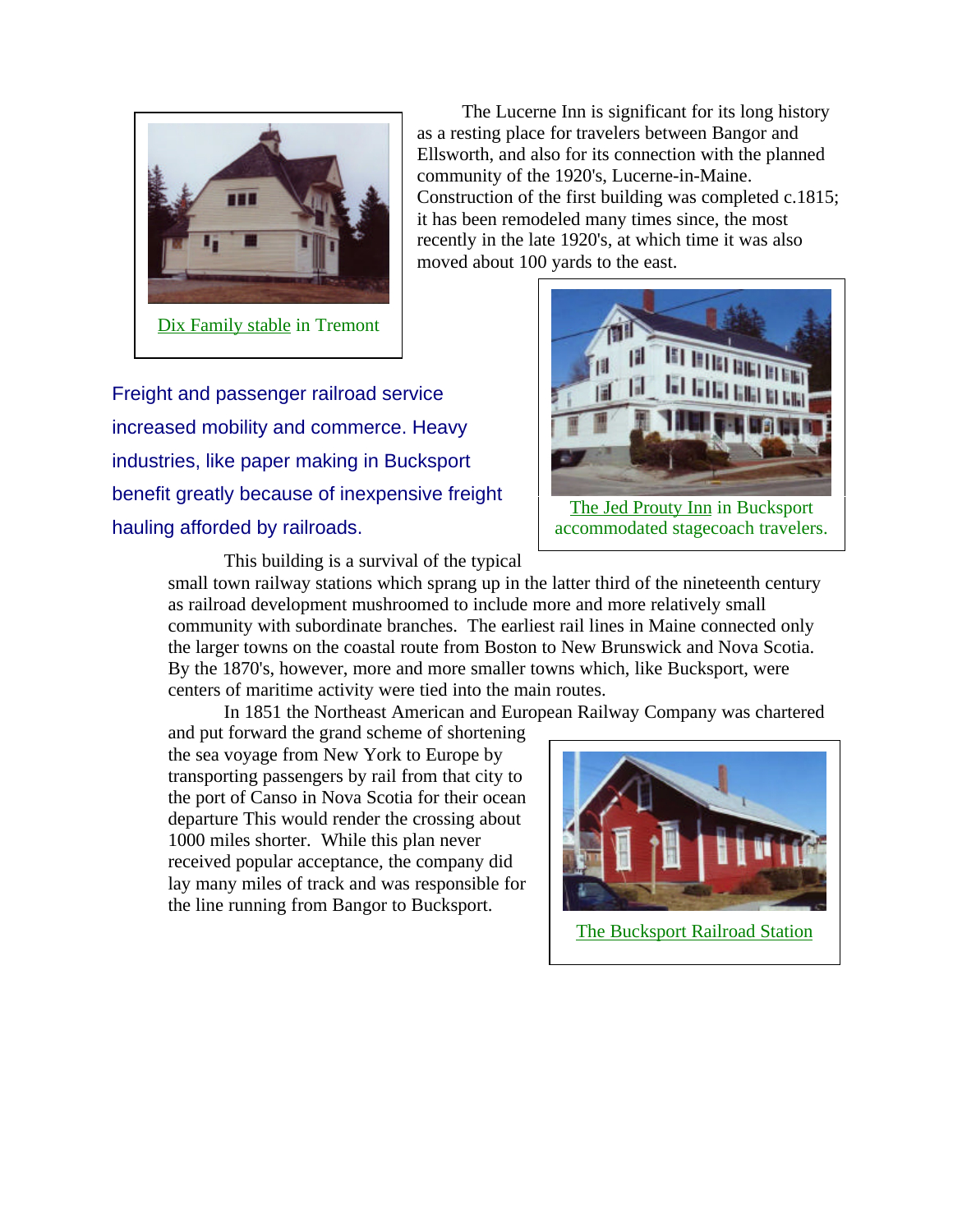

The Stanwood Homestead is now a The **Statistical Statistical** is now a<br>wildlife sanctuary called "Birdsacre". Down the road a piece from Birdsacre.



The Maine State Highway system with its route-shortening bridges, opened the floodgates for tourism in Hancock County. High-speed roads not only encouraged visitors and "transplants", but also enabled a migration of urban dwellers to the countryside, blurring the distinction between town and country settings. Equipped with automobiles fueled by affordable gasoline, folks found that they could live in pastoral splendor and commute to work in the cities and towns. A movement to stem the tide of "suburban sprawl" is gaining momentum as people realize that rural paradise is lost and service center communities suffer when this pattern of development dominates.

The Waldo-Hancock Bridge provided a vital link in coastal vehicular transportation connecting eastern and western Maine at the head of Penobscot Bay. Previously, the only other such link had been in Bangor twenty miles further up the Penobscot River. Beyond its



Waldo-Hancock Bridge and Fort Knox.

practical importance, the bridge is recognized for the beauty of its design and its scenic location.

# **Society, Entertainment and "Vacationland"**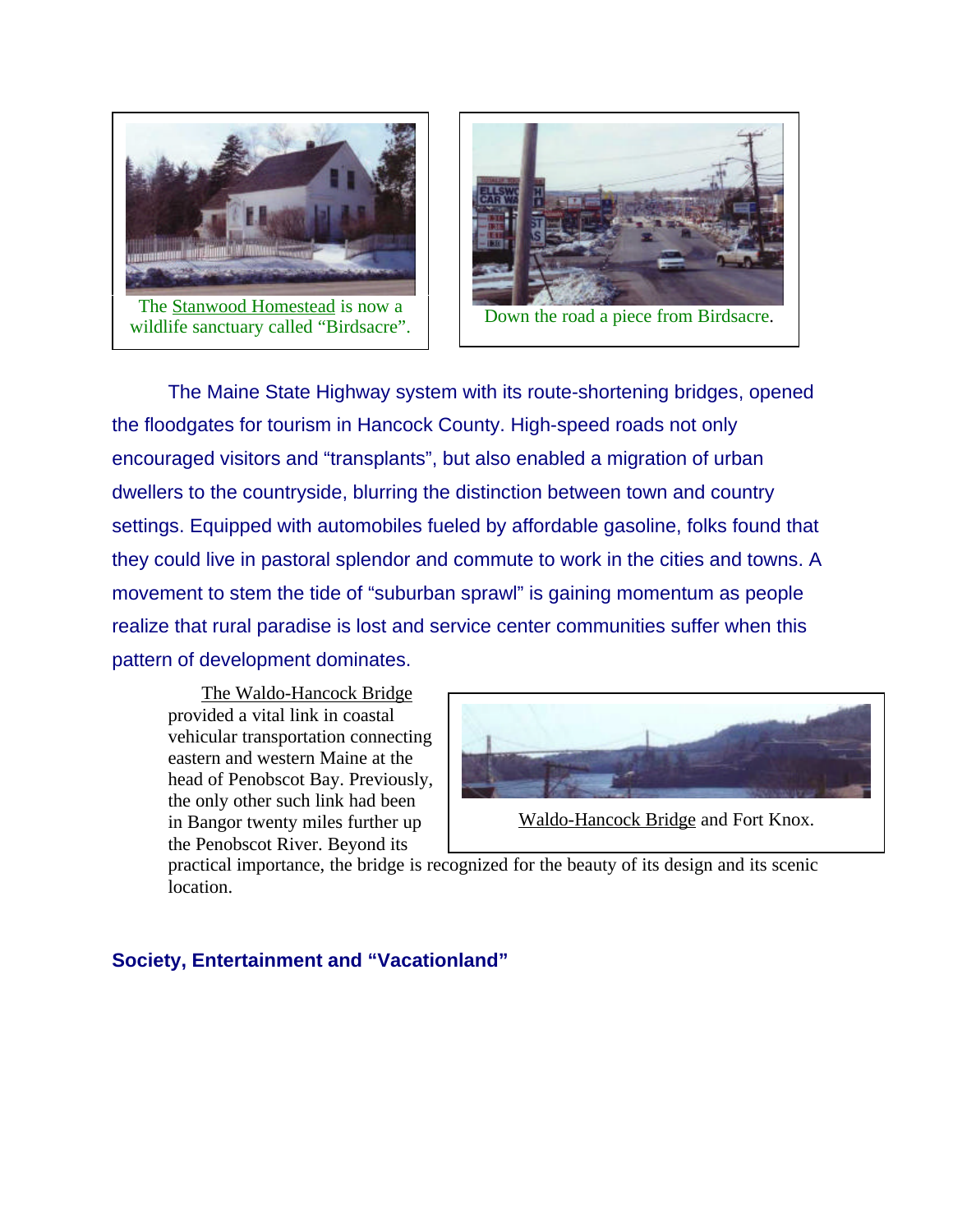The relatively cool summers and gorgeous scenery have drawn visitors to Hancock County's coastal towns and lakes for centuries. Building, serving and entertaining wealthy and notso-wealthy visitors is a major industry. Some amusements even stay open throughout the



winter to cater to the year-round residents. Large wood-framed hotels became popular destinations for travelers by steamship or rail:

The Claremont Hotel stands as one of the last reminders of Maine's summer resort period of the 1870's and 80's. In an era still unaffected by the rush and bustle of modern transportation and tourism, areas such as Mount Desert became summer meccas for those with sufficient means to leave the sweltering cities. Arriving by train with numerous trunks and other baggage, families would spend the entire summer ensconced in the luxurious hotels like the Claremont. Each such hotel became for a season a kind of community unto itself, a "home away from home" with quiet pastimes like picnicking, fishing, hiking and occasional excursions taking up the passing days.

Like many of its traditional residents, buildings in Downeast Maine are called upon to perform multiple occupations. The Stonington opera house is a good example of an edifice that has seen several incarnations and various functions:

In 1912, the present [Stonington] Opera House was built by Dr. B. Lake Noyes and others. Although considerably reduced in size from its prior structure [destroyed by fire], this new facility accommodated an equal range of functions including that of a town hall (until 1951), roller skating rink, high school basketball court (until 1946-47) and a screening hall for silent movies… "talkies" and… live shows.

Summer cottages, such as those found in the West Street Historic District in Bar Harbor, have survived in their original roles as summer places for the rich. Others have been converted to new uses. Examples include inns, art galleries, offices, libraries, museums and the home of Jackson Laboratory's training program. Some "Gentleman farms" have found similar fates in the hands of new owners.

"Somesville is also notable as an early artist's mecca and perhaps the first place visited by the "rusticators", the progenitors of the legions of summer folk who have made Mount Desert a legendary summer resort."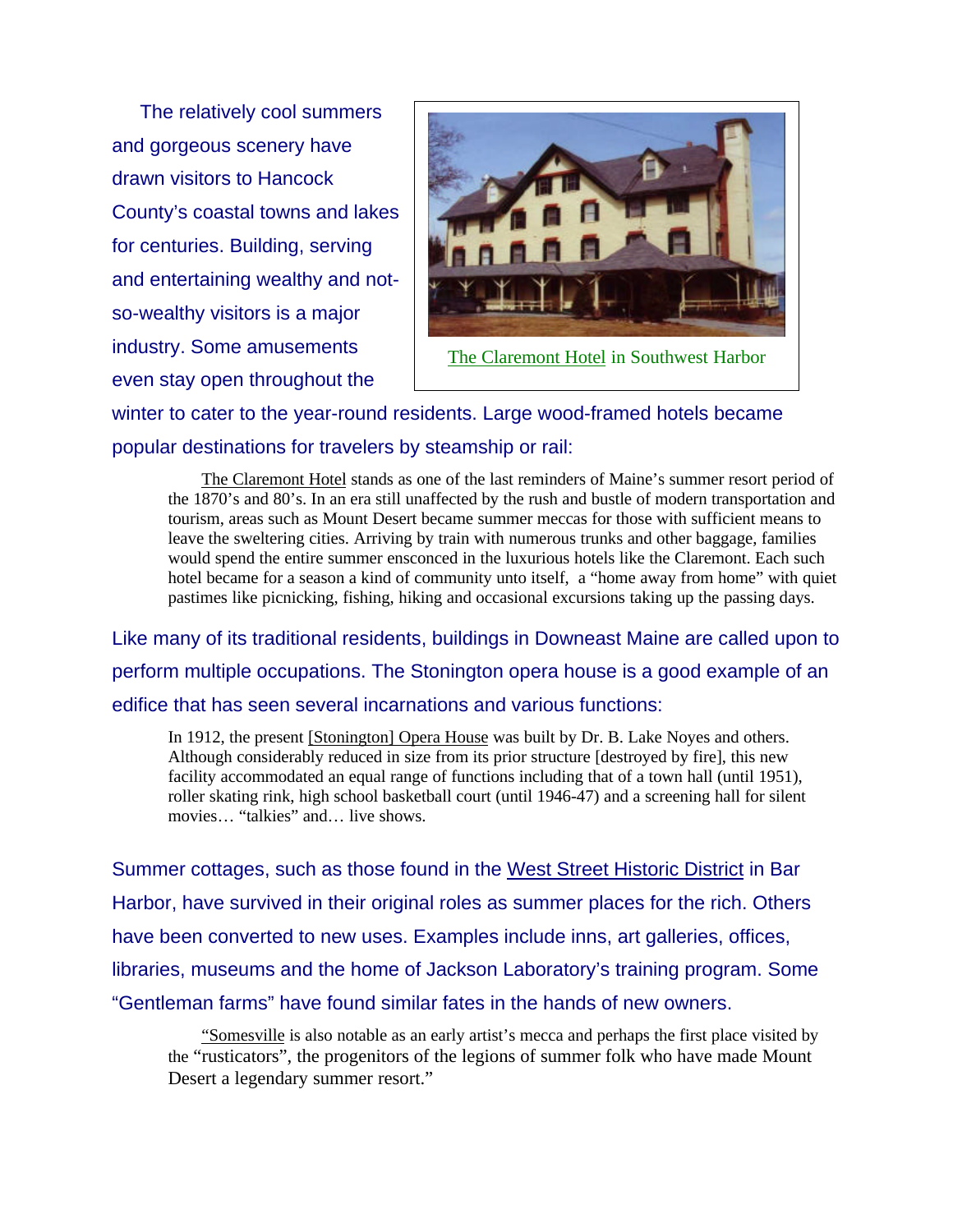The influx of summer people creates demand for retail and eating establishments. Even the shops of Bar Harbor convey a sense of history:



Sproul's Café: "Mr. And Mrs. Robert Sproul first opened a restaurant in 1870, but the quarters soon became too small for the popular, 'Pioneer Restaurant', so an entirely new facility was constructed in 1880. Elihu J. Hamor erected the present building on a much larger and more elaborate scale than the other. The Sprouls served elegant dinners, catered local affairs, and became nationally

famous for the way they 'served wine in defiance of the Maine Law'"

Perhaps the best of all forms of leisure activity is provided by countryside itself. The

carriage paths built by the Roosevelt family in present-day Acadia National Park illustrate how the playground of the wealthy has been transformed into a place of rest and relaxation for the masses.